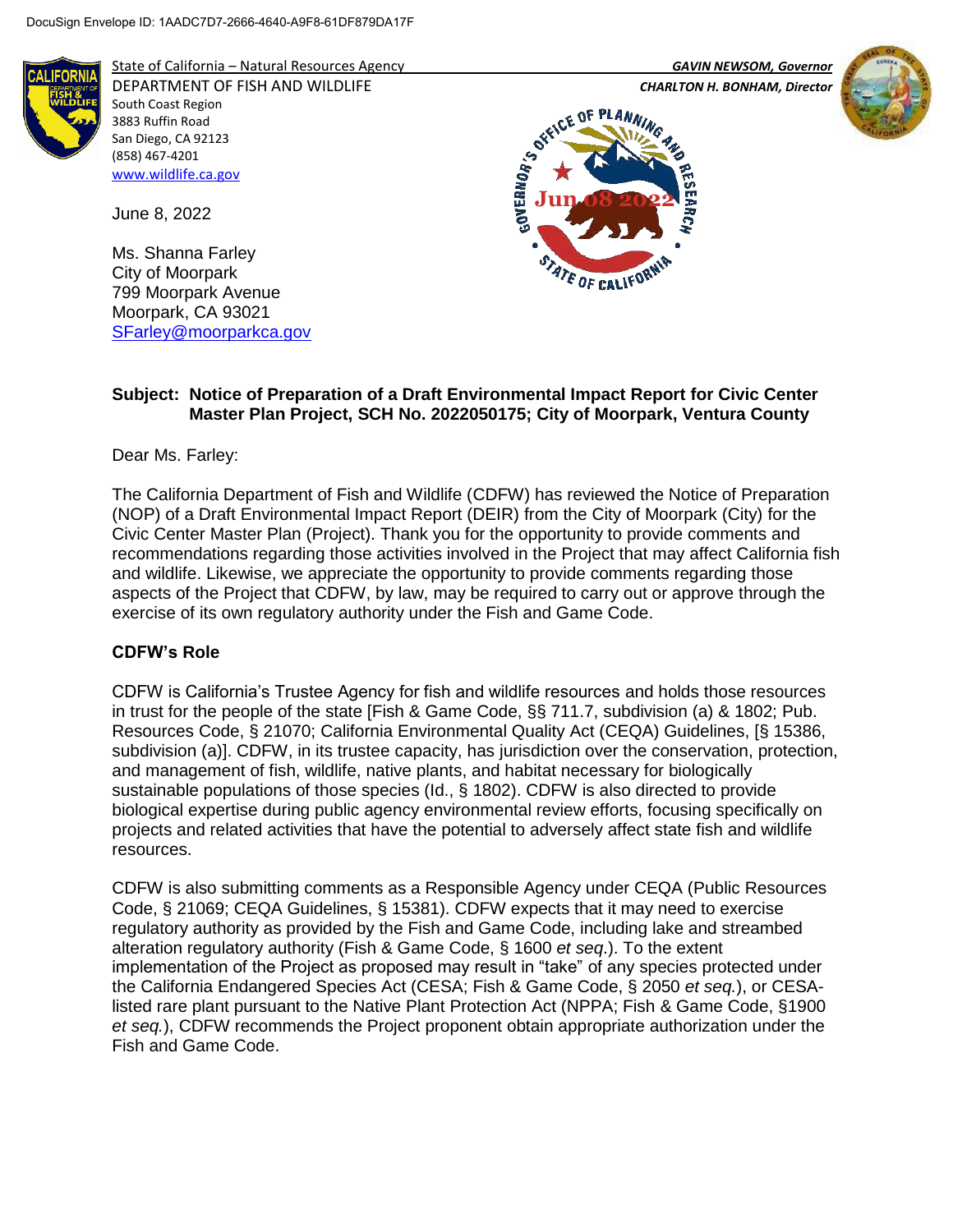Ms. Shanna Farley City of Moorpark June 8, 2022 Page 2 of 9

### **Project Description and Summary**

**Objective:** The Project proposes the phased development of a new City Civic Center within the Project site. Development would include the construction of a new 18,000 square foot library with outdoor plaza, a 13,000 square foot commercial area with the development of a public park, a residential area with 75 units, and a new 22,000 square foot city hall. Demolition of the existing library, community center, and city hall will be executed as part of the Project plans.

**Location:** The Project site encompasses approximately 12.5 acres in City of Moorpark in Ventura County, California. The Project site currently contains a mix of land uses associated with the existing structures, parking areas, and vacant undeveloped areas within the Project site. A storm drain runs through a subterranean culvert along the west side of land parcels 511050305 and 5110050265. This drainage also runs between land parcels 5110020275 and 5110050175, eventually discharging into Arroyo Las Posas via Walnut Creek. The Project site is in close proximity to the Santa Monica-Sierra Madre wildlife corridor and Essential Connectivity Areas to the east of the development.

### **Comments and Recommendations**

CDFW offers the comments and recommendations below to assist the City in adequately identifying, avoiding, and/or mitigating the Project's significant, or potentially significant, direct, and indirect impacts on fish and wildlife (biological) resources. The DEIR should provide adequate and complete disclosure of the Project's potential impacts on biological resources. [Pub. Resources Code, § 21061; CEQA Guidelines, §§ 15003(i), 15151].

### **COMMENTS AND RECOMMENDATIONS**

### **Specific Comments**

- 1) Sensitive Bird Species. A review of the California Natural Diversity Database (CNDDB) indicates nearby occurrences of special status bird species such as coastal California gnatcatcher (*Polioptila californica californica*; Endangered Species Act (ESA) listed threatened; California Species of Special Concern (SSC)), least Bell's vireo (*Vireo bellii pusillus*; ESA and ESA-listed endangered), yellow warbler (*Setophaga petechia*; SSC), willow flycatcher (*Emipidonax trailii*; ESA-listed endangered), white-tailed kite (*Elanus leucurus*; ESA-listed) ,and yellow-breasted chat (*Icteria virens*; SSC). Project activities occurring during the breeding season of nesting birds could result in the incidental loss of fertile eggs, or nestlings, or otherwise lead to nest abandonment in trees and shrubs directly adjacent to the Project boundary. The Project could also lead to the loss of foraging habitat for sensitive bird species.
	- a. CDFW recommends that measures be taken, primarily, to avoid Project impacts to nesting birds. Migratory nongame native bird species are protected by international treaty under the Federal Migratory Bird Treaty Act (MBTA) of 1918 (Code of Federal Regulations, Title 50, § 10.13). Sections 3503, 3503.5, and 3513 of the California Fish and Game Code prohibit take of all birds and their active nests including raptors and other migratory nongame birds (as listed under the MBTA).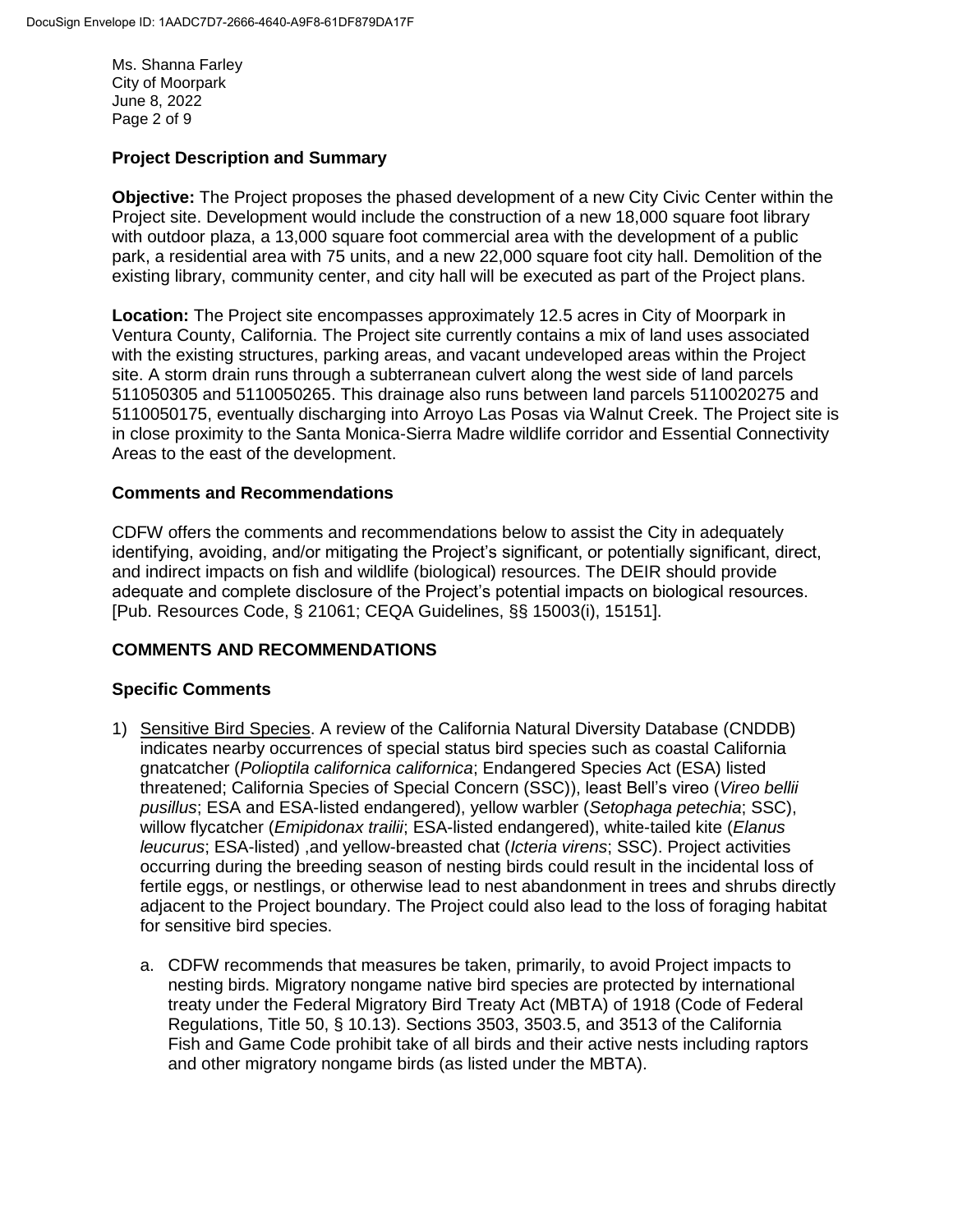Ms. Shanna Farley City of Moorpark June 8, 2022 Page 3 of 9

- b. Proposed Project activities including (but not limited to) staging and disturbances to native and nonnative vegetation, structures, and substrates should occur outside of the avian breeding season (February 15 through August 31 and as early as January 1 for some raptors) to avoid take of birds or their eggs. If avoidance of the avian breeding season is not feasible, CDFW recommends surveys by a qualified biologist with experience in conducting breeding bird surveys to detect protected native birds occurring in suitable nesting habitat that is to be disturbed and (as access to adjacent areas allows) any other such habitat within 300 feet of the disturbance area (within 500 feet for raptors). Project personnel, including all contractors working onsite, should be instructed on the sensitivity of the area. Reductions in the nest buffer distance may be appropriate depending on the avian species involved, ambient levels of human activity, screening vegetation, or possibly other factors.
- 2) Loss of Bird and Raptor Nesting Habitat. The biggest threat to birds is habitat loss and conversion of natural vegetation into another land use such as development (e.g., commercial, residential, industrial). Urban forests and street trees, both native and some non-native species, provide habitat for a high diversity of birds (Wood and Esaian 2020). Several recent Projects are already in progress which will result in the removal of native, protected, and non-native trees. These projects include but are not limited to; Hitch Rach, Beltramo Ranch, and Everette Street Terrace. Some species of raptors have adapted to and exploited urban areas for breeding and nesting (Cooper et al. 2020). For example, raptors (Accipitridae, Falconidae) such as red-tailed hawks (Buteo jamaicensis) and Cooper's hawks (Accipiter cooperii) can nest successfully in urban sites. Red-tailed hawks commonly nest in ornamental vegetation such as eucalyptus (Cooper et al. 2020). According to eBird, there are multiple observations of red-tailed hawks and Copper's hawks throughout the City.
	- a. CDFW recommends the DEIR provide measures where future development facilitated by the Project avoids removal of any native trees, large and dense-canopied native and non-native trees, and trees occurring in high density (Wood and Esaian 2020). CDFW also recommends avoiding impacts to understory vegetation (e.g., ground cover, subshrubs, shrubs, and trees.
	- b. If impacts to trees cannot be avoided, trees should be replaced to compensate for the temporal or permanent loss habitat within a project site (See General Comment 4-C). Depending on the status of the bird or raptor species impacted, replacement habitat acres should increase with the occurrence of a California Species of Special Concern. Replacement habitat acres should further increase with the occurrence of a CESA-listed threatened or endangered species.
	- c. CDFW recommends planting native tree species preferred by birds. This includes coast live oak (Quercus agrifolia) and California sycamore (Platanus racemosa) (Wood and Esaian 2020). CDFW recommends Audubon Society's Plants for Birds for more information on selecting native plants and trees beneficial to birds (Audubon Society 2022).
- 3) Tree Disease Management Plan. Project activities may include tree removal and new trees as a part of landscaping activities. This may have the potential to spread tree pests and diseases throughout the Project site and into adjacent habitat not currently exposed to these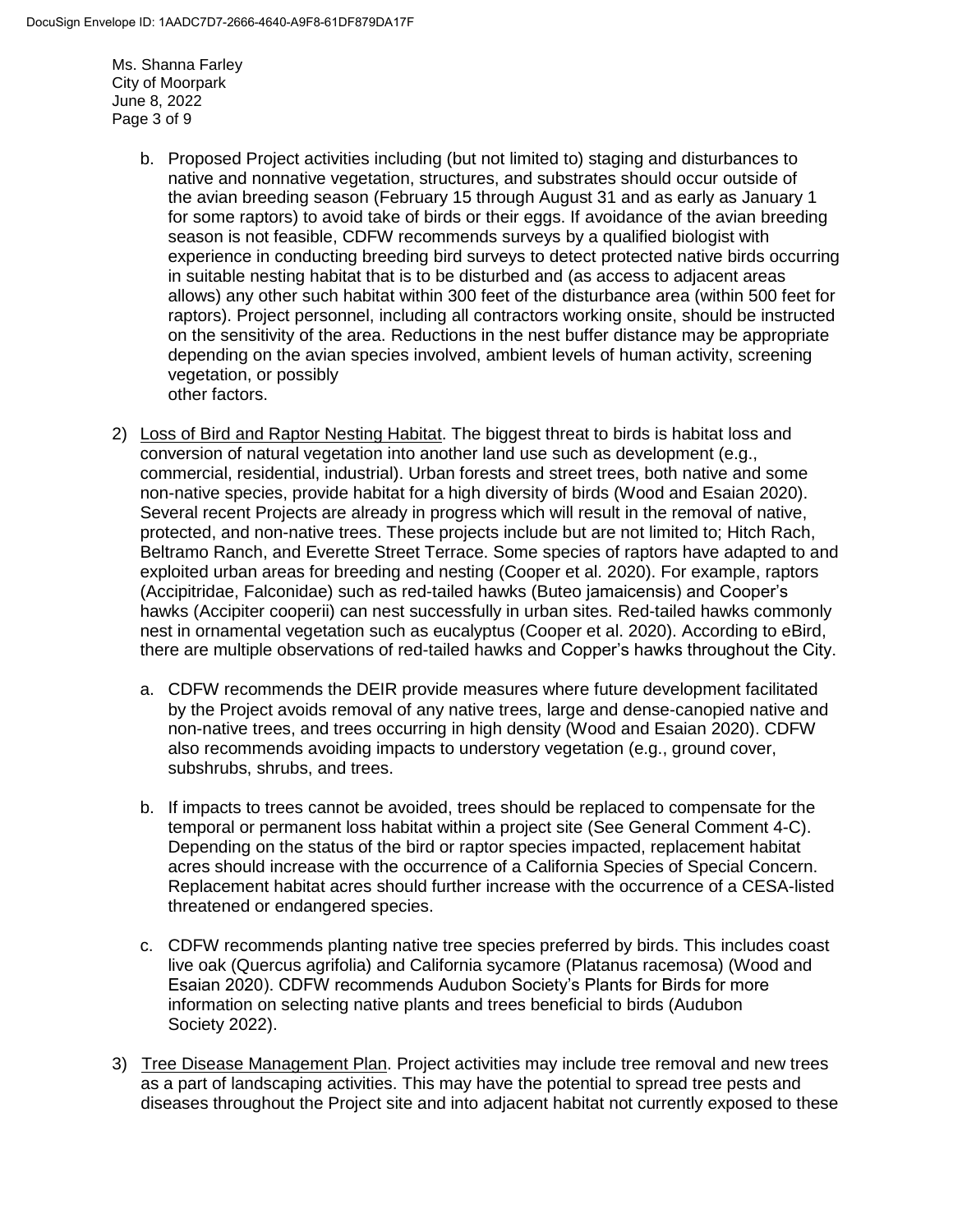Ms. Shanna Farley City of Moorpark June 8, 2022 Page 4 of 9

> stressors. Pests and diseases include (but not limited to): sudden oak death (*Phytophthora ramorum*), thousand canker fungus (*Geosmithia morbida*), Polyphagous shot hole borer (*Euwallacea* spp.), and goldspotted oak borer (*Agrilus auroguttatus*) (Phytosphere Research 2012; TCD 2020; UCANR 2020; UCIPM 2013). This could result in expediting the loss of native trees and woodlands. CDFW recommends the DEIR include an infectious tree disease management plan or a list of preventative measures, developed in consultation with an arborist, to describe how it will be implemented to avoid or reduce the spread of tree insect pests and diseases.

4) Landscaping. Habitat loss and invasive plants are a leading cause of native biodiversity loss. CDFW recommends that the DEIR stipulate that no invasive plant material should be used. Furthermore, we recommend using native, locally appropriate plant species for landscaping on the Project site. A list of invasive/exotic plants that should be avoided as well as suggestions for suitable landscape plants can be found at [https://www.cal](https://www.cal-ipc.org/solutions/prevention/landscaping/)[ipc.org/solutions/prevention/landscaping/.](https://www.cal-ipc.org/solutions/prevention/landscaping/)

### **General Comments**

- 1) Disclosure. A DEIR should provide an adequate, complete, and detailed disclosure about the effect which a proposed project is likely to have on the environment (Pub. Resources Code, § 20161; CEQA Guidelines, §15151). Adequate disclosure is necessary so CDFW may provide comments on the appropriateness of proposed avoidance, minimization, or mitigation measures, as well as to assess the significance of the specific impact relative to the species (e.g., current range, distribution, population trends, and connectivity).
- 2) Biological Baseline Assessment. CDFW recommends providing a complete assessment and impact analysis of the flora and fauna within and adjacent to the Project area, with emphasis upon identifying endangered, threatened, sensitive, regionally, and locally unique species and sensitive habitats. Impact analysis will aid in determining any direct, indirect, and cumulative biological impacts, as well as specific mitigation or avoidance measures necessary to offset those impacts. CDFW recommends avoiding any sensitive natural communities found on or adjacent to the Project. The DEIR should include the following information:
	- a. Information on the regional setting that is critical to an assessment of environmental impacts, with special emphasis on resources that are rare or unique to the region [CEQA Guidelines, § 15125(c)]. The DEIR should include measures to fully avoid and otherwise protect Sensitive Natural Communities from Project-related impacts. Project implementation may result in impacts to rare or endangered plants or plant communities that have been recorded adjacent to the Project vicinity. [https://www.wildlife.ca.gov/Data/VegCAMP/NaturalCommunities#sensitive%20natural%](https://www.wildlife.ca.gov/Data/VegCAMP/NaturalCommunities#sensitive%20natural%20communities) [20communities;](https://www.wildlife.ca.gov/Data/VegCAMP/NaturalCommunities#sensitive%20natural%20communities)
	- b. A complete floristic assessment within and adjacent to the Project area, with particular emphasis upon identifying endangered, threatened, sensitive, and locally unique species and sensitive habitats. This should include a thorough, recent, floristic-based assessment of special status plants and natural communities following CDFW's Protocols for Surveying and Evaluating Impacts to Special Status Native Plant Populations and Natural Communities (CDFW 2018);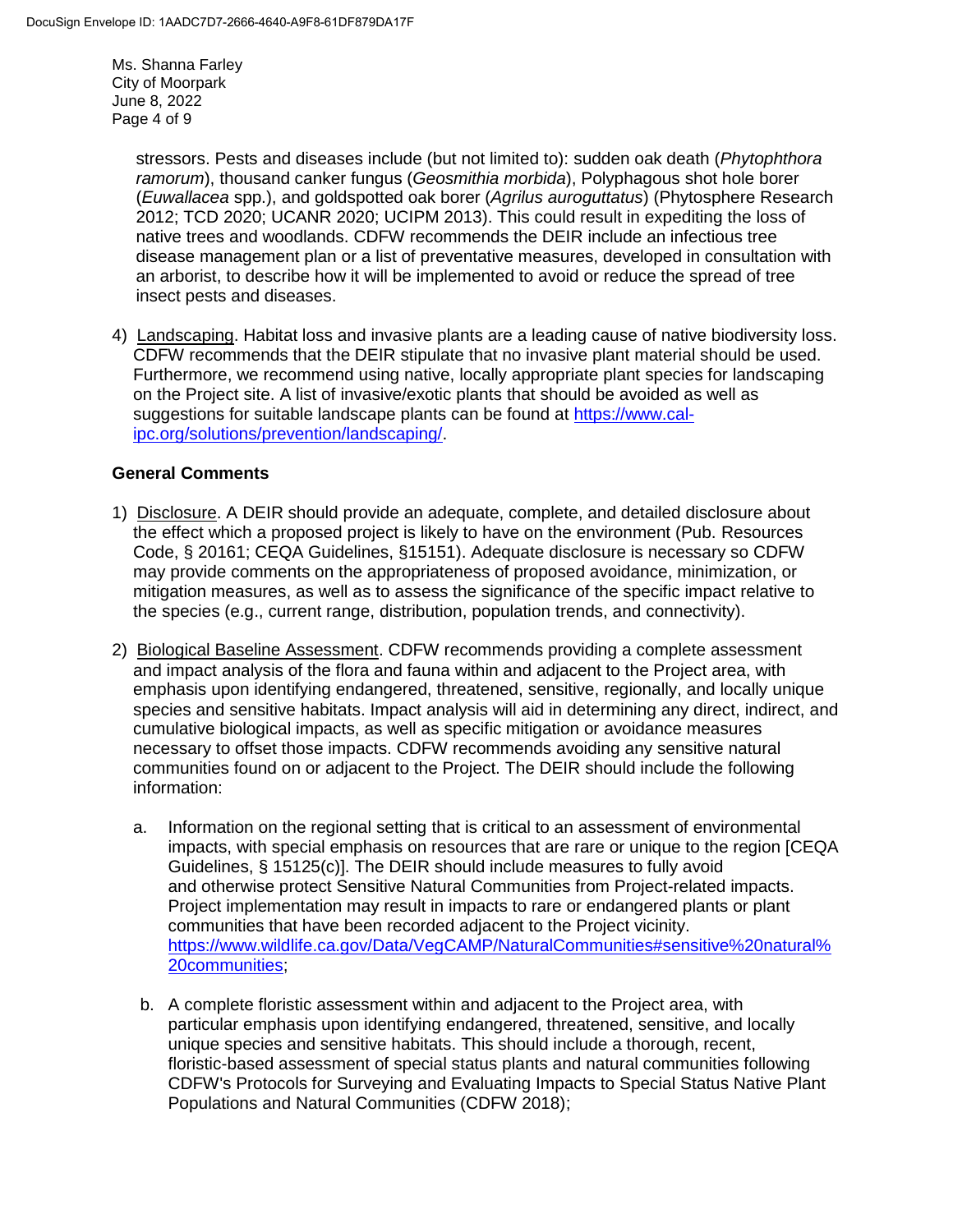Ms. Shanna Farley City of Moorpark June 8, 2022 Page 5 of 9

> c. Floristic, alliance- and/or association-based mapping and vegetation impact assessments conducted at the Project site and within the neighboring vicinity. The Manual of California Vegetation (MCV), second edition, should also be used to inform this mapping and assessment (Sawyer, 2008). Adjoining habitat areas should be included in this assessment where site activities could lead to direct or indirect impacts offsite. Habitat mapping at the alliance level will help establish baseline vegetation conditions;

A complete, recent, assessment of the biological resources associated with each habitat type onsite and within adjacent areas that could also be affected by the Project. CDFW's CNDDB in Sacramento should be contacted to obtain current information on any previously reported sensitive species and habitat. CDFW recommends that CNDDB Field Survey Forms be completed and submitted to CNDDB to document survey results. Online forms can be obtained and submitted at <https://wildlife.ca.gov/Data/CNDDB/Submitting-Data>;

- d. The DEIR should provide columns for each element and approximate acres potentially impacted by critical habitat type. CDFW recommends using "None" or the number zero to indicate no impacts and, provide a brief discussion why there would be no impacts to demonstrate that impacts were evaluated;
- e. A complete, recent, assessment of rare, threatened, and endangered, and other sensitive species onsite and within the area of potential effect, including California SSC and California Fully Protected Species (Fish & Game Code, §§ 3511, 4700, 5050 and 5515). Species to be addressed should include all those which meet the CEQA definition of endangered, rare, or threatened species (CEQA Guidelines, § 15380). Seasonal variations in use of the Project area should also be addressed. Focused species-specific surveys, conducted at the appropriate time of year and time of day when the sensitive species are active or otherwise identifiable, are required. Acceptable species-specific survey procedures should be developed in consultation with CDFW and the United States Fish and Wildlife Service (USFWS);
- f. A recent, wildlife and rare plant survey. CDFW generally considers biological field assessments for wildlife to be valid for a one-year period, and assessments for rare plants may be considered valid for a period of up to two years as long as there was not a prevailing drought during the time of the botanical survey. Some aspects of the proposed Project may warrant periodic updated surveys for certain sensitive taxa, particularly if build out could occur over a protracted time frame, or in phases; and
- g. Presence/absence determinations of wildlife and rare plants in the Project area, specifically areas that would be impacted due to Project implementation (e.g., existing facilities), should be determined based on recent surveys. CDFW recommends the DEIR provide any recent survey data.
- 3) Mitigation Measures. Public agencies have a duty under CEQA to prevent significant, avoidable damage to the environment by requiring changes in projects through the use of feasible alternatives or mitigation measures [CEQA Guidelines, §§ 15002(a)(3), 15021]. Pursuant to CEQA Guidelines section 15126.4, an environmental impact report shall describe feasible measures which could mitigate for impacts below a significant level under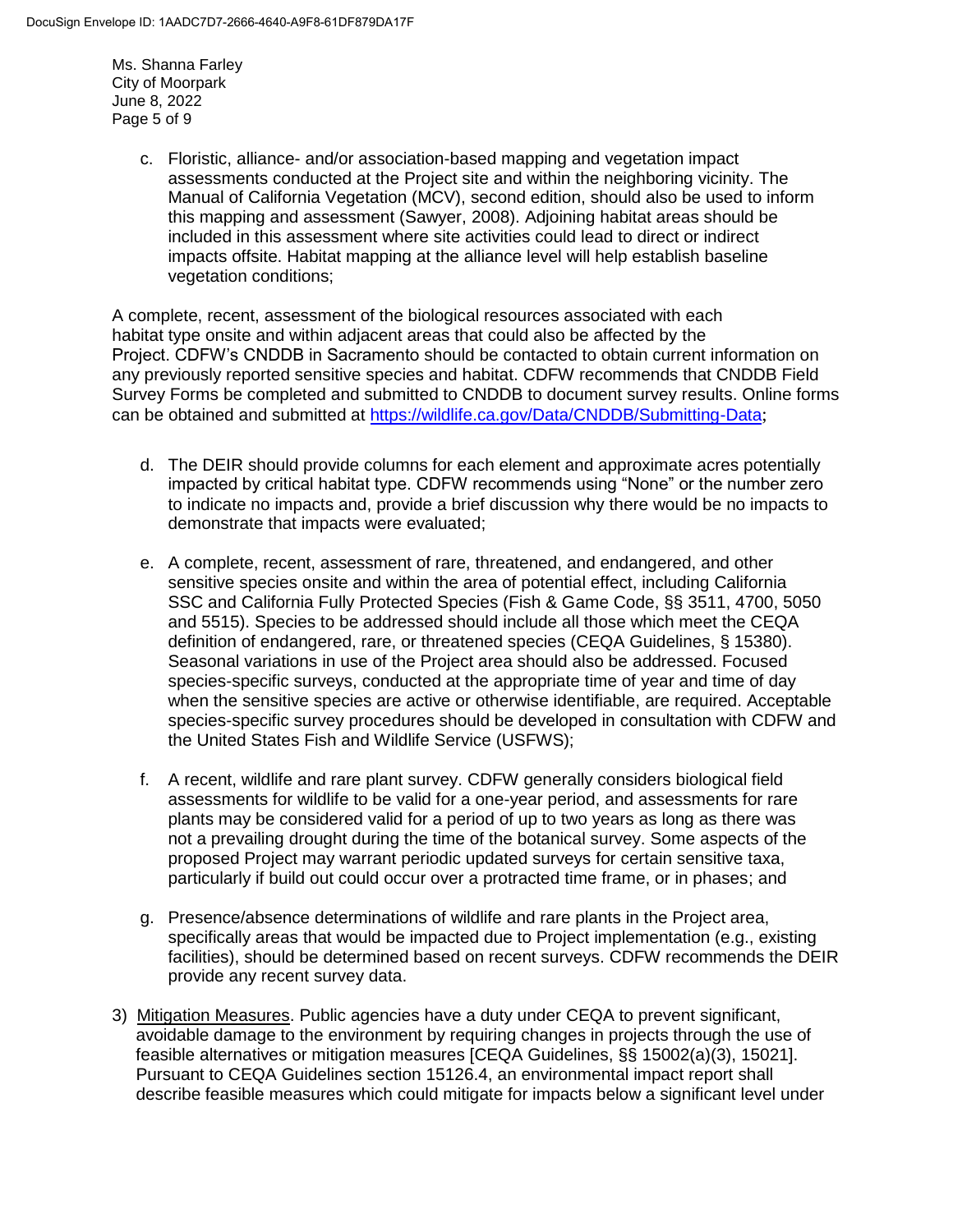Ms. Shanna Farley City of Moorpark June 8, 2022 Page 6 of 9

#### CEQA.

- a. Level of Detail. Mitigation measures must be feasible, effective, implemented, and fully enforceable/imposed by the lead agency through permit conditions, agreements, or other legally binding instruments (Pub. Resources Code, § 21081.6(b); CEQA Guidelines, §§ 15126.4, 15041). A public agency shall provide the measures that are fully enforceable through permit conditions, agreements, or other measures (Pub. Resources Code, § 21081.6). CDFW recommends that the City prepare mitigation measures that are specific, detailed (i.e., responsible party, timing, specific actions, location), and clear in order for a measure to be fully enforceable and implemented successfully via a mitigation monitoring and/or reporting program (CEQA Guidelines, § 15097; Pub. Resources Code, § 21081.6). Adequate disclosure is necessary so CDFW may provide comments on the adequacy and feasibility of proposed mitigation measures.
- b. Disclosure of Impacts. If a proposed mitigation measure would cause one or more significant effects, in addition to impacts caused by the Project as proposed, the environmental document should include a discussion of the effects of proposed mitigation measures [CEQA Guidelines, § 15126.4(a)(1)]. In that regard, the environmental document should provide an adequate, complete, and detailed disclosure about a project's proposed mitigation measure(s). Adequate disclosure is necessary so CDFW may assess the potential impacts of proposed mitigation measures.
- 4) Biological Direct, Indirect, and Cumulative Impacts. To provide a thorough discussion of direct, indirect, and cumulative impacts expected to adversely affect biological resources, with specific measures to offset such impacts, the following should be addressed in the DEIR:
	- a. A discussion of potential adverse impacts from lighting, noise, human activity, exotic species, and drainage. The latter subject should address Project-related changes on drainage patterns and downstream of the Project site; the volume, velocity, and frequency of existing and post-Project surface flows; polluted runoff; soil erosion and/or sedimentation in streams and water bodies; and, post-Project fate of runoff from the Project site. Mitigation measures proposed to alleviate such Project impacts should be included;
	- b. A discussion regarding indirect Project impacts on biological resources, including resources in nearby public lands, open space, adjacent natural habitats, riparian ecosystems, and any designated and/or proposed or existing reserve lands (e.g*.*, preserve lands associated with a Natural Community Conservation Plan (NCCP, Fish & Game Code, § 2800 et. seq.). Impacts on, and maintenance of, wildlife corridor/movement areas, including access to undisturbed habitats in adjacent areas, should be fully evaluated in the DEIR;
	- c. A discussion regarding impacts to loss of bird nesting habitat. Several proposed projects in the area (Hitch Ranch, Beltramo Ranch, and Everette St. Terrace) will include removal of both native and non-native tress which could be utilized by passerine birds and raptors. The Project should analyze the cumulative impact, if any, in regard to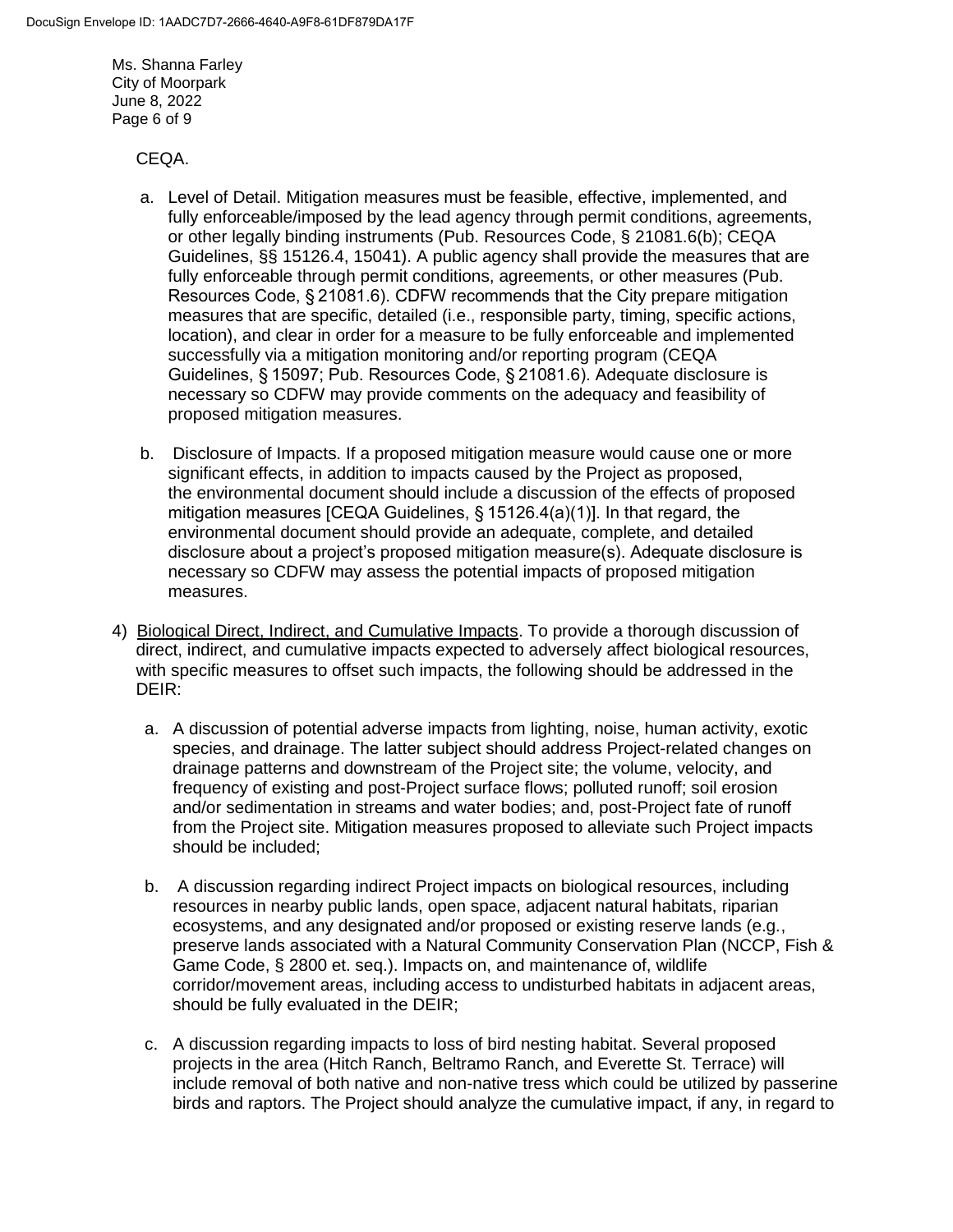Ms. Shanna Farley City of Moorpark June 8, 2022 Page 7 of 9

loss of potential nesting habitat;

- d. An analysis of impacts from land use designations and zoning located nearby or adjacent to natural areas that may inadvertently contribute to wildlife-human interactions. A discussion of possible conflicts and mitigation measures to reduce these conflicts should be included in the DEIR; and,
- e. A cumulative effects analysis, as described under CEQA Guidelines section 15130. General and specific plans, as well as past, present, and anticipated future projects, should be analyzed relative to their impacts on similar plant communities and wildlife habitats.
- 5) CESA. CDFW considers adverse impacts to a species protected by CESA to be significant without mitigation under CEQA. As to CESA, take of any endangered, threatened, candidate species, or CESA-listed plant species that results from the Project is prohibited, except as authorized by state law (Fish & G. Code §§ 2080, 2085; Cal. Code Regs., tit. 14, §786.9). Consequently, if the Project or any Project-related activity during the life of the Project will result in take of a species designated as endangered or threatened, or a candidate for listing under CESA, CDFW recommends that the Project proponent seek appropriate take authorization under CESA prior to implementing the Project. Appropriate authorization from CDFW may include an Incidental Take Permit (ITP) or a consistency determination in certain circumstances, among other options [Fish & Game Code, §§ 2080.1, 2081, subds. (b) and (c)]. Early consultation is encouraged, as significant modification to a Project and mitigation measures may be required in order to obtain a CESA Permit. Revisions to the Fish and Game Code, effective January 1998, may require that CDFW issue a separate CEQA document for the issuance of an ITP unless the Project CEQA document addresses all Project impacts to CESA-listed species and specifies a mitigation monitoring and reporting program that will meet the requirements of an ITP. For these reasons, biological mitigation monitoring and reporting proposals should be of sufficient detail and resolution to satisfy the requirements for a CESA ITP.
- 6) Moving out of Harm's Way. The proposed Project may result in impacting habitats on and/or adjacent to the Project site that may support wildlife. To avoid direct mortality, CDFW recommends that a qualified biological monitor approved by CDFW be on-site prior to and during ground and habitat disturbing activities to move out of harm's way special status species or other wildlife of low mobility that would be injured or killed by grubbing or Project related construction activities. It should be noted that the temporary relocation of on-site wildlife does not constitute effective mitigation for the purposes of offsetting Project impacts associated with habitat loss. If the Project requires species to be removed, disturbed, or otherwise handled, we recommend that the DEIR clearly identify that the designated entity shall obtain all appropriate state and federal permits.
- 7) Jurisdictional Waters. CDFW is concerned that project activities may result in direct and indirect impacts to the unnamed drainage which traverses the Project site and/or downstream waters. The drainage is within close proximity to the Walnut Canyon channel, a concretelined channel that drains into Arroyo Las Posas Creek. The proposed Project may diminish on-site and downstream water quality, alter the hydrologic and geomorphic processes, and/or impact specially listed fish present downstream. As a Responsible Agency under CEQA, CDFW has authority over activities in streams and/or lakes that will divert or obstruct the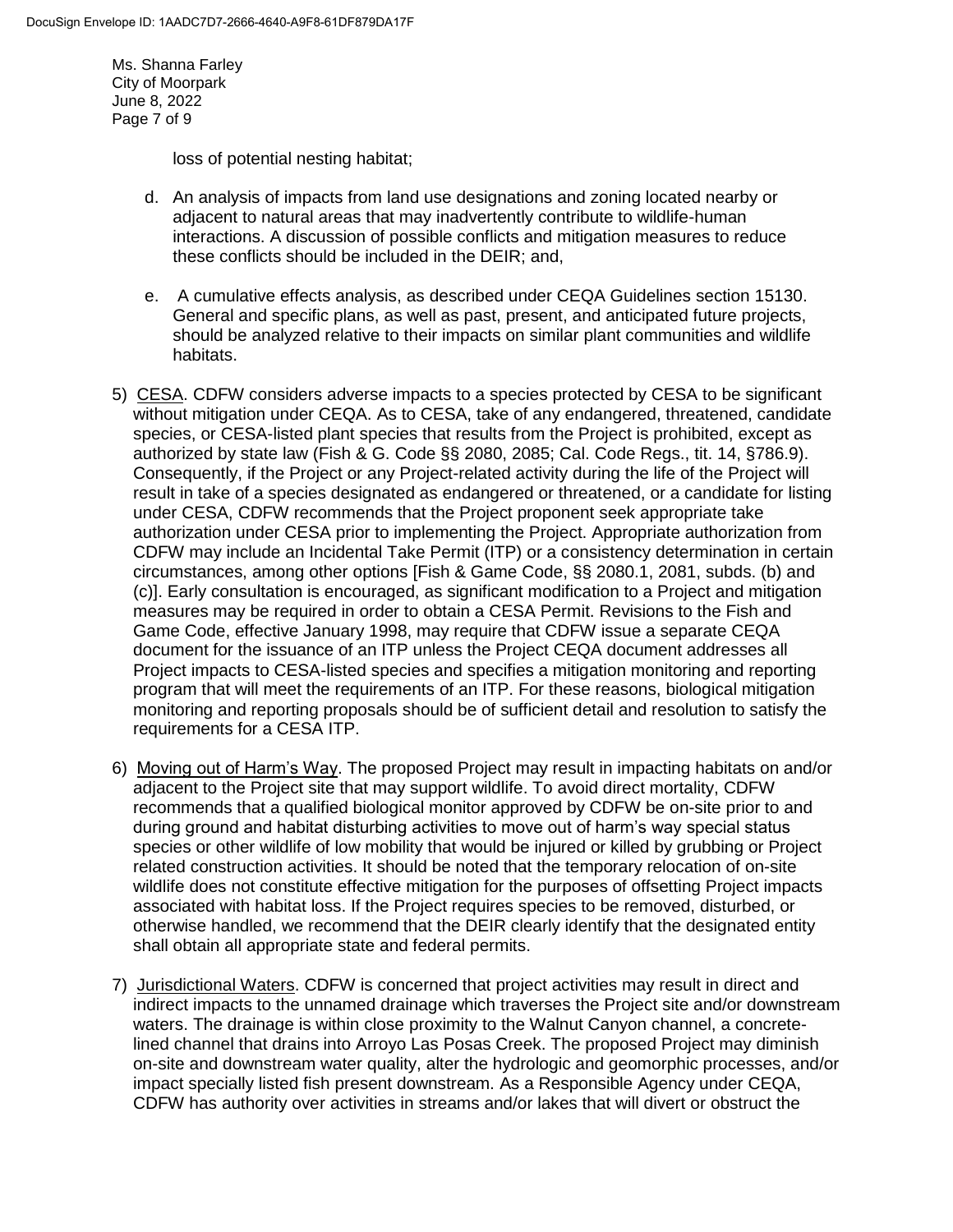Ms. Shanna Farley City of Moorpark June 8, 2022 Page 8 of 9

> natural flow, or change the bed, channel, or bank (including vegetation associated with the stream or lake) of a river or stream or use material from a streambed. For any such activities, the project applicant (or "entity") must provide written notification to CDFW pursuant to Fish and Game Code Section 1600 *et seq*. CDFW's issuance of a Lake and Streambed Alteration Agreement (LSAA) for a project that is subject to CEQA will require CEQA compliance actions by CDFW as a Responsible Agency. As a Responsible Agency, CDFW may consider the Environmental Impact Report of the local jurisdiction (Lead Agency) for the Project. To minimize additional requirements by CDFW pursuant to section 1600 *et seq.* and/or under CEQA, the document should fully identify the potential impacts to the stream or riparian resources and provide adequate avoidance, mitigation, monitoring and reporting commitments for issuance of the LSAA. Please visit CDFW's Lake and Streambed Alteration Program webpage at<https://wildlife.ca.gov/Conservation/Environmental-Review/LSA> for information about LSA notification and online submittal through the Environmental Permit Information Management System (EPIMS) Permitting Portal [\(https://wildlife.ca.gov/Conservation/Environmental-Review/EPIMS\)](https://wildlife.ca.gov/Conservation/Environmental-Review/EPIMS). In the event the Project area may support aquatic, riparian, and wetland habitats; a preliminary delineation of the streams and their associated riparian habitats should be included in the DEIR. The delineation should be conducted pursuant to the USFWS wetland definition adopted by CDFW (Cowardin et al. 1970). Be advised that some wetland and riparian habitats subject to CDFW's authority may extend beyond the jurisdictional limits of the U.S. Army Corps of Engineers' Section 404 permit and Regional Water Quality Control Board Section 401 Certification.

- a. In Project areas which may support ephemeral or episodic streams, herbaceous vegetation, woody vegetation, and woodlands also serve to protect the integrity of these resources and help maintain natural sedimentation processes; therefore, CDFW recommends effective setbacks be established to maintain appropriately sized vegetated buffer areas adjoining ephemeral drainages.
- b. Project-related changes in upstream and downstream drainage patterns, runoff, and sedimentation should be included and evaluated in the DEIR.
- 8) Project Description and Alternatives. To enable CDFW to adequately review and comment on the proposed Project from the standpoint of the protection of plants, fish, and wildlife, we recommend the following information be included in the DEIR:
	- a. A complete discussion of the purpose and need for, and description of, the proposed Project, including all staging areas and access routes to the construction and staging areas; and,
	- b. A range of feasible alternatives to Project component location and design features to ensure that alternatives to the proposed Project are fully considered and evaluated. The alternatives should avoid or otherwise minimize direct and indirect impacts to sensitive biological resources and wildlife movement areas.

# **Conclusion**

We appreciate the opportunity to comment on the NOP to assist the City in identifying and mitigating Project impacts on biological resources. If you have any questions or comments